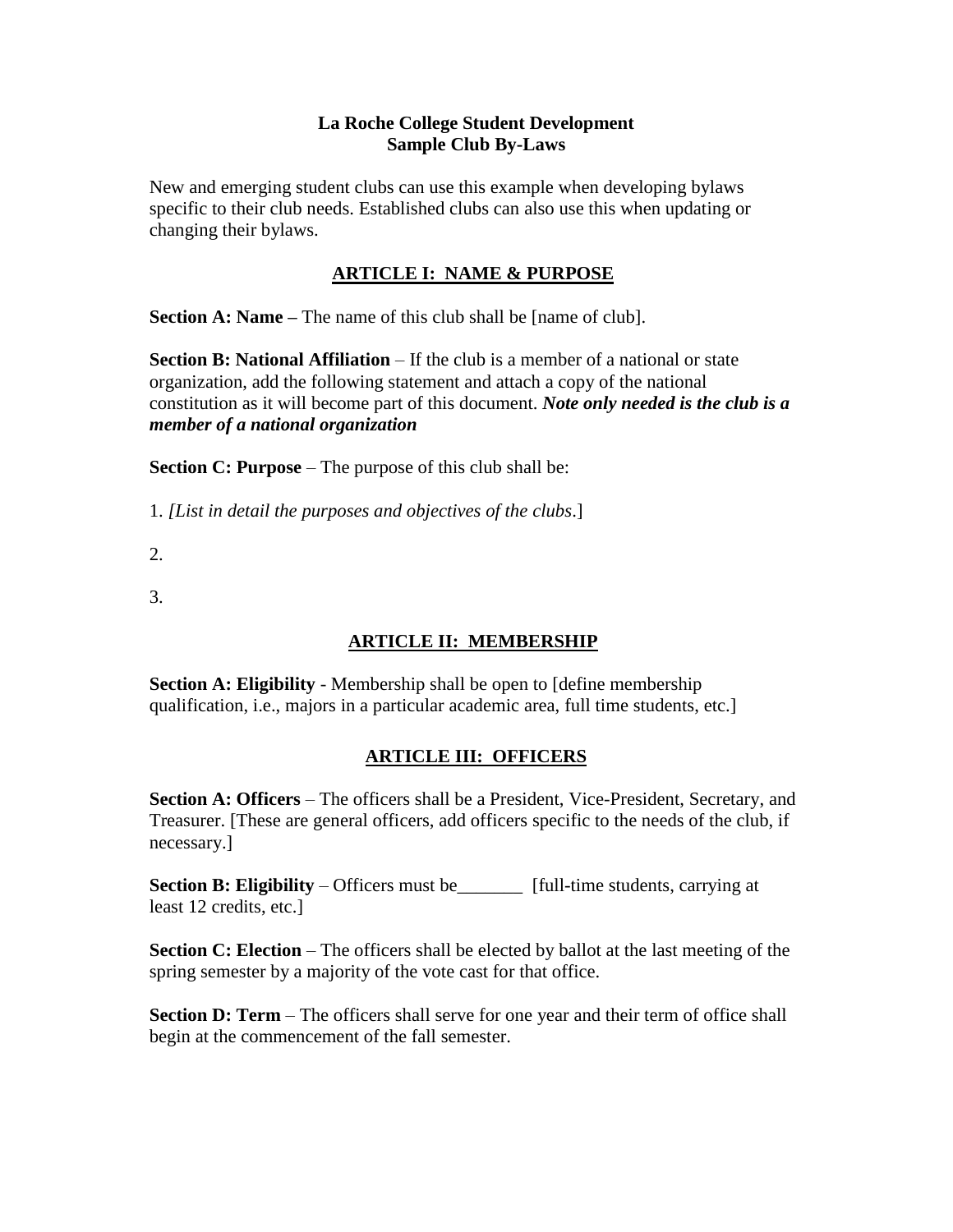**Section E: Vacancy** – If a vacancy occurs in the office of President, the Vice-President shall assume the office for the remainder of the term and vacancies in any other office shall be filled by a special election.

# **ARTICLE IV: DUTIES OF OFFICERS**

**Section A: President** – it shall be the duty of the President to:

- Preside at meetings
- Vote only in case of a tie
- Represent the club
- Appoint committee chairpersons subject to the approval of the Executive Committee
- Serve as an ex-officio member of all committees except the nominating committee
- Perform such other duties as ordinarily pertain to this office

**Section B: Vice-President** – It shall be the duty of the Vice-President to:

- Preside in the absence of the President
- Serve as chairperson of the Program Committee

**Section C: Secretary** – It shall be the duty of the Secretary to:

- Record the minutes of all meetings
- Keep a file of the club's records
- Maintain a current roster of membership
- Issue notices of meetings and conduct the general correspondence of the club

**Section D: Treasurer** – It shall be the duty of the Treasurer to:

- Receive all funds and process Request for Payment, Deposit Slip, and Officer Signature Forms.
- Keep an itemized account of all receipts and expenditures and make reports as directed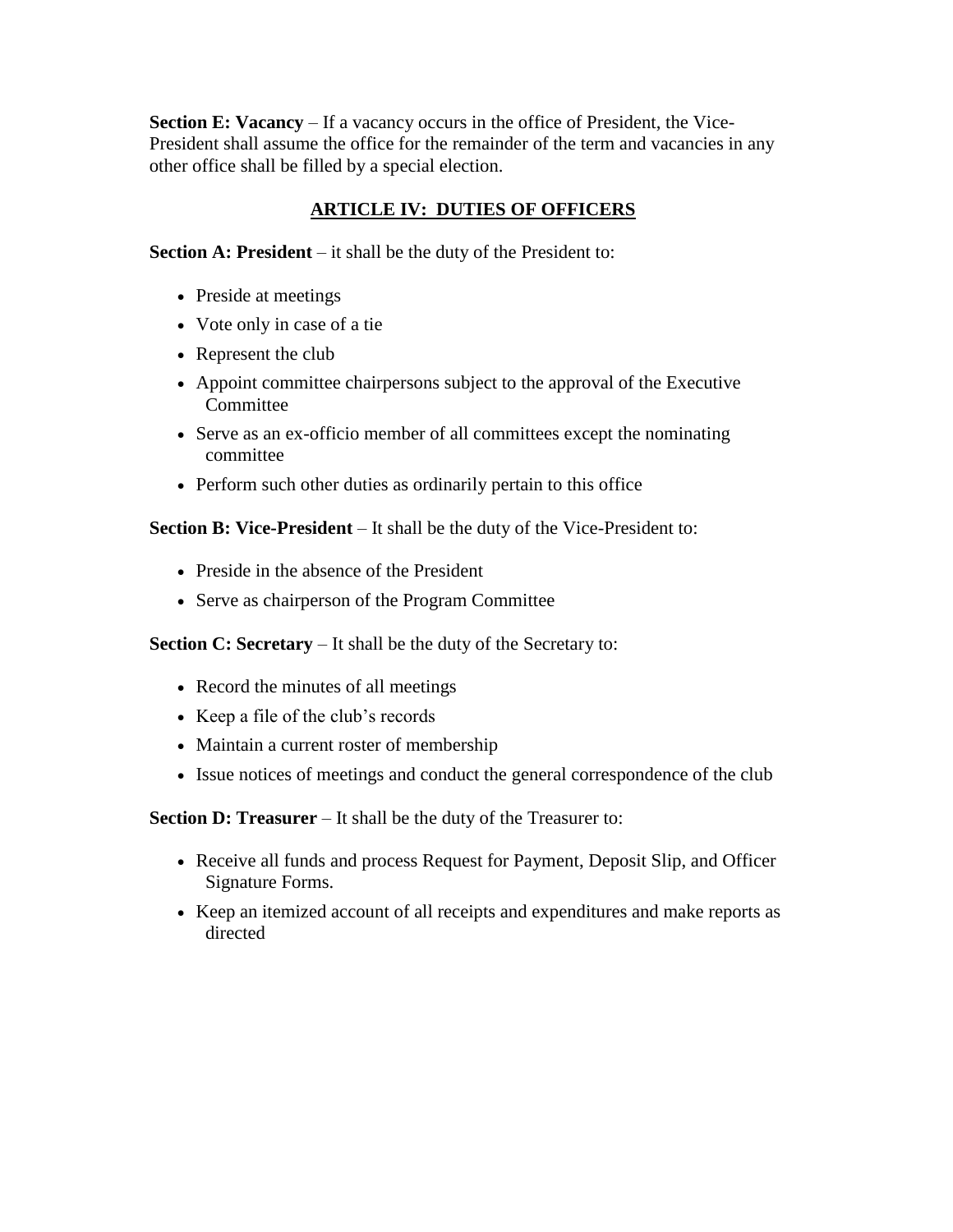### **ARTICLE V: MEETINGS**

**Section A:** Meetings – Regular meetings shall be held monthly during the regular school year.

**Section B:** Special Meeting – Special meetings may be called by the President with the approval of the Executive Committee.

**Section C:** Quorum – A quorum shall consist of [example: two-thirds (2/3)] of the membership. [The number required should be small enough to ensure that a quorum will usually be present but large enough to protect the club against decisions being made by a small minority.]

**Section D:** Parliamentary Authority – Robert's Rules of Orders, shall govern this club in all cases to which they are applicable and in which they are not inconsistent with these bylaws.

### **ARTICLE VI: EXECUTIVE COMMITTEE**

**Section A: Responsibility** – Management of this club shall be vested in an Executive Committee responsible to the entire membership to uphold these bylaws.

**Section B: Membership** – This committee shall consist of the officers as listed in Article III and the faculty advisor.

**Section C: Meetings** – This committee shall meet at least once between regular meetings of the club to organize and plan future activities.

## **ARTICLE VII: ADVISOR**

**Section A: Selection** – there shall be a faculty/staff advisor who shall be selected each year by the membership.

**Section B: Duties** – The responsibilities of the faculty advisor shall be to:

- Maintain an awareness of the activities and programs sponsored by the student club.
- Meet on a regular basis with the leader of the student club to discuss upcoming meetings, long range plans, goals, and problems of the club.
- Attend regular meetings, executive board meetings as often as schedule allows.
- Explain and clarify campus policy and procedures that apply to the club.